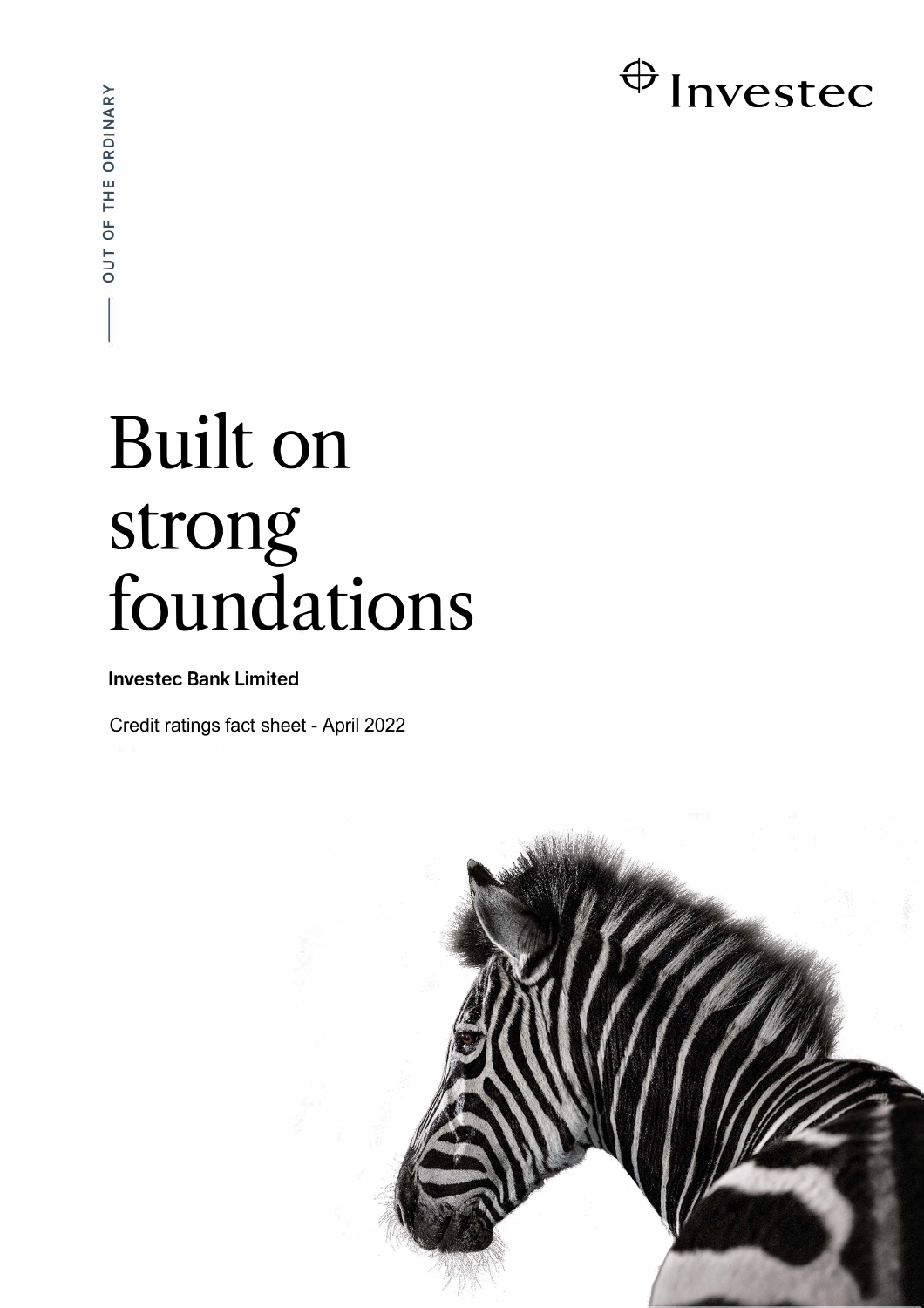#### CONTEXTUALISING INVESTEC BANK LIMITED'S RATINGS - April 2022

## An overview of Investec Bank Limited

Investec Bank Limited (IBL) is the main banking subsidiary of Investec Limited (South African holding company listed on the Johannesburg Stock Exchange). Investec Limited owns 100% of the ordinary shares in IBL. IBL operates as a specialist bank in South Africa and Mauritius, providing a wide array of banking products and services to a niche client base, largely comprising professional private clients, high net worth individuals, mid-to-large size corporates and institutions. IBL is the fifth largest bank in South Africa, as measured in terms of size of on balance sheet assets. The bank however, does not target the mass-retail market in the country and in the majority of its chosen niches would be a dominant player in terms of brand and market share.

### Stability in IBL's ratings

A history of IBL's ratings is shown in the table below. IBL's ratings have remained stable over many years reflecting the financial soundness of the bank over a long period of time (see key financial metrics of the bank further below). Past rating adjustments have largely been associated with changes in views by the rating agencies of the credit worthiness of the South African sovereign. Adjustments in the sovereign rating of South Africa lead to an automatic adjustment in the ratings of the major banks in the country. It is generally accepted that a bank cannot have a higher rating than the sovereign of the country in which it operates, unless it is largely foreign-owned and the foreign holding company is domiciled in a country with a higher rating than South Africa.

## IBL credit ratings history

|                 | <b>Fitch</b>         |                          | Moody's              |                          | <b>Standard &amp; Poors</b> |                          |  |
|-----------------|----------------------|--------------------------|----------------------|--------------------------|-----------------------------|--------------------------|--|
|                 | Foreign<br>currency* | <b>National</b><br>scale | Foreign<br>currency* | <b>National</b><br>scale | Foreign<br>currency*        | <b>National</b><br>scale |  |
|                 | Long-term            |                          |                      |                          |                             |                          |  |
| <b>Dec 2020</b> | BB-                  | $AA + (zaf)$             | Ba <sub>2</sub>      | Aa1.za                   | BB-                         | za.AA                    |  |
| Nov 2020        | $BB-0$               | AA(zaf)                  | Ba2^                 | Aa1.za                   | BB-                         | za.AA                    |  |
| May 2020        | BB                   | AA(zaf)                  | Ba1                  | Aa1.za                   | BB-^                        | za.AA                    |  |
| Apr 2020        | BB                   | AA(zaf)                  | Ba1                  | Aa1.za                   | BB                          | za.AA                    |  |
| Mar 2020        | BB <sup>^</sup>      | AA-(zaf)                 | Ba1^                 | Aa1.za                   | BB                          | za.AA                    |  |
| Nov 2019        | BB+                  | AA(zaf)                  | Baa3                 | Aa1.za                   | BB                          | za.AA^                   |  |
| <b>Jul 2018</b> | BB+                  | AA(zaf)                  | Baa3                 | Aa1.za                   | BB                          | za.AA+                   |  |
| Nov 2017        | BB+                  | AA(zaf)                  | Baa3                 | Aa1.za                   | BB <sup>^</sup>             | za.AA-^                  |  |
| Aug 2017        | BB+                  | AA(zaf)                  | Baa3                 | Aa1.za                   | BB+                         | za.AA                    |  |
| Jun 2017        | BB+                  | AA(zaf)                  | Baa3^                | Aa1.za                   | BB+                         | za.A                     |  |
| Apr 2017        | $BB+^$               | AA(zaf)                  | Baa2                 | Aa1.za                   | BB+^                        | za.A                     |  |
| May 2016        | BBB-                 | $AA-(zaf)$               | Baa2                 | Aa1.za**                 | BBB-                        | za.AA-                   |  |
| Dec 2015        | BBB-                 | $AA-(zaf)$               | Baa2                 | A1.za                    | BBB-                        | za.AA-                   |  |
| Nov 2014        | BBB-                 | AA-(zaf)                 | Baa2                 | A1.za                    | BBB-                        | za.AA                    |  |
| Aug 2014        | BBB-                 | $AA-(zaf)$               | Baa1                 | A1.za                    | BBB-                        | za.AA                    |  |
| Jun 2014        | BBB-                 | $AA-(zaf)$               | Baa1                 | Aa3.za                   | BBB-                        | za.AA                    |  |
| Feb 2014        | BBB-                 | $AA-(zaf)$               | Baa1                 | Aa3.za                   | <b>BBB</b>                  | za.AA                    |  |
| Jan 2013        | BBB-                 | $AA-(zaf)$               | Baa1                 | Aa3.za                   |                             |                          |  |
| Oct 2012        | BBB-                 | $A + (zaf)$              | Baa1^                | Aa3.za                   |                             |                          |  |
| Feb 2012        | BBB-^                | $A + (zaf)$              | A3                   | Aa2.za                   |                             |                          |  |
| Dec 2009        | <b>BBB</b>           | $A + (zaf)$              | A3                   | Aa2.za                   |                             |                          |  |
| Dec 2007        | BBB+                 | $AA-(zaf)$               | Baa1                 | Aa2.za                   |                             |                          |  |

\* Investec Bank Limited's latest foreign and local/domestic currency credit ratings are identical.

National long-term deposit rating change due to the repositioning of the national scale ratings by Moody's.

^ Changes reflect downgrades of the sovereign rating of South Africa.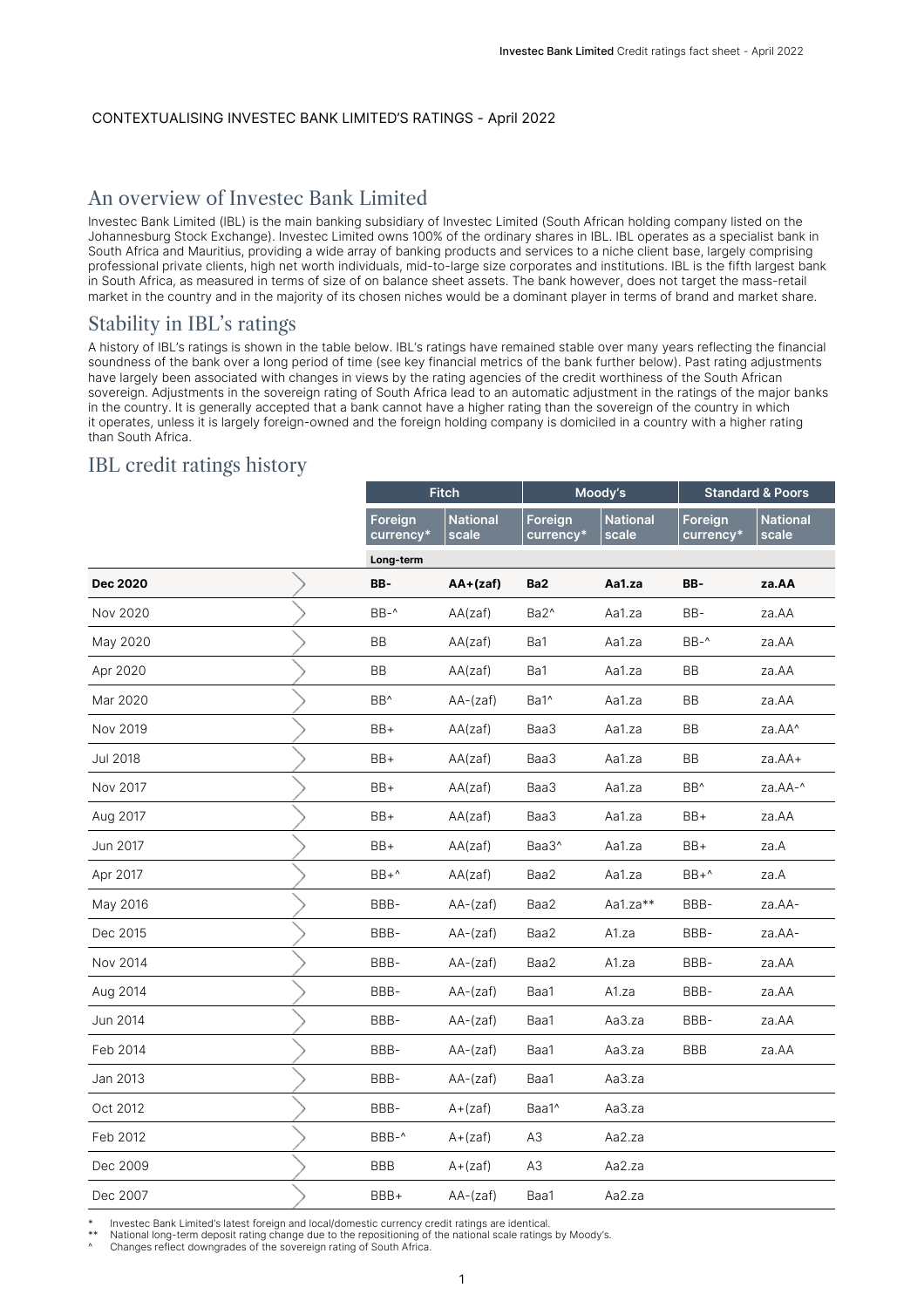#### CURRENT RATINGS AND PEER GROUP RATINGS COMPARISON

Below is a comparison of ratings across some of the banks in South Africa.

| <b>Bank name</b>                         | Investec<br>Bank<br>Limited | Absa Bank<br>Limited | <b>FirstRand</b><br><b>Bank Limited</b> | <b>Nedbank</b><br>Limited | <b>Standard</b><br><b>Bank of South</b><br>Africa<br>Limited |
|------------------------------------------|-----------------------------|----------------------|-----------------------------------------|---------------------------|--------------------------------------------------------------|
| Moody's                                  |                             |                      |                                         |                           |                                                              |
| National                                 |                             |                      |                                         |                           |                                                              |
| Long-term deposit rating                 | Aa1.za                      | Aa1.za               | Aa1.za                                  | Aa $1za$                  | Aa1.za                                                       |
| Short-term deposit rating                | $P-1.za$                    | $P-1.$ za            | $P-1$ .za                               | P-1.za                    | $P-1$ .za                                                    |
| Foreign currency                         |                             |                      |                                         |                           |                                                              |
| Long-term deposit rating                 | Ba2                         | Ba <sub>2</sub>      | Ba <sub>2</sub>                         | Ba2                       | Ba2                                                          |
| Short-term deposit rating                | <b>NP</b>                   | <b>NP</b>            | <b>NP</b>                               | <b>NP</b>                 | <b>NP</b>                                                    |
| Long-term senior unsecured issuer rating | Ba <sub>2</sub>             | Ba2                  | $(P)$ Ba2                               | $(P)$ Ba2                 | $(P)$ Ba2                                                    |
| Senior subordinated rating               | N/A                         | N/A                  | (P)B1                                   | N/A                       | $(P)$ Ba3                                                    |
| Baseline Credit Assessment (BCA)         | ba2                         | ba2                  | ba2                                     | ba2                       | ba2                                                          |
| Outlook                                  | Stable                      | Stable               | Stable                                  | Stable                    | Stable                                                       |
| <b>Fitch</b>                             |                             |                      |                                         |                           |                                                              |
| National                                 |                             |                      |                                         |                           |                                                              |
| Long-term deposit rating                 | $AA + (zaf)$                | $AA + (zaf)$         | $AA + (zaf)$                            | $AA + (zaf)$              | $AA + (zaf)$                                                 |
| Short-term deposit rating                | $F1+(zaf)$                  | $F1+(zaf)$           | $F1+(zaf)$                              | $F1+(zaf)$                | $F1+(zaf)$                                                   |
| Foreign currency                         |                             |                      |                                         |                           |                                                              |
| Long-term Issuer Default Rating (IDR)    | $BB-$                       | BB-                  | $BB-$                                   | BB-                       | BB-                                                          |
| Short-term Issuer Default Rating (IDR)   | B                           | B                    | B                                       | B                         | B                                                            |
| Viability rating                         | $bb -$                      | $bb -$               | $bb -$                                  | bb-                       | bb-                                                          |
| Support rating                           | 4                           | 4                    | 4                                       | 4                         | 4                                                            |
| Outlook                                  | Stable                      | Stable               | Stable                                  | Stable                    | Stable                                                       |
| <b>Standard &amp; Poors</b>              |                             |                      |                                         |                           |                                                              |
| National                                 |                             |                      |                                         |                           |                                                              |
| Long-term issuer credit rating           | za.AA                       | za.AA                | za.AA                                   | za.AA                     | n/a                                                          |
| Short-term issuer credit rating          | $za.A-1+$                   | $za.A-1+$            | $za.A-1+$                               | $za.A-1+$                 | n/a                                                          |
| Foreign currency                         |                             |                      |                                         |                           |                                                              |
| Long-term issuer credit rating           | BB-                         | n/a                  | BB-                                     | BB-                       | n/a                                                          |
| Short-term issuer credit rating          | B                           | n/a                  | B                                       | B                         | n/a                                                          |
| Outlook                                  | Stable                      | n/a                  | Stable                                  | Stable                    | n/a                                                          |
| <b>Global Credit Ratings</b>             |                             |                      |                                         |                           |                                                              |
| National                                 |                             |                      |                                         |                           |                                                              |
| Long-term rating                         | AA(za)                      | AA(za)               | $AA+(za)$                               | AA(za)                    | $AA+(za)$                                                    |
| Outlook                                  | Stable                      | Negative             | Stable                                  | Negative                  | Negative                                                     |
| Short-term rating                        | $A1+(za)$                   | $A1+(za)$            | $A1+(za)$                               | $A1+(za)$                 | $A1+(za)$                                                    |
| International                            |                             |                      |                                         |                           |                                                              |
| Long-term rating                         | <b>BB</b>                   | BB                   | BB                                      | <b>BB</b>                 | BB                                                           |
| Short-term rating                        | $\sf B$                     | B                    | B                                       | B                         | B                                                            |
| Outlook                                  | Negative                    | Negative             | Stable                                  | Negative                  | Negative                                                     |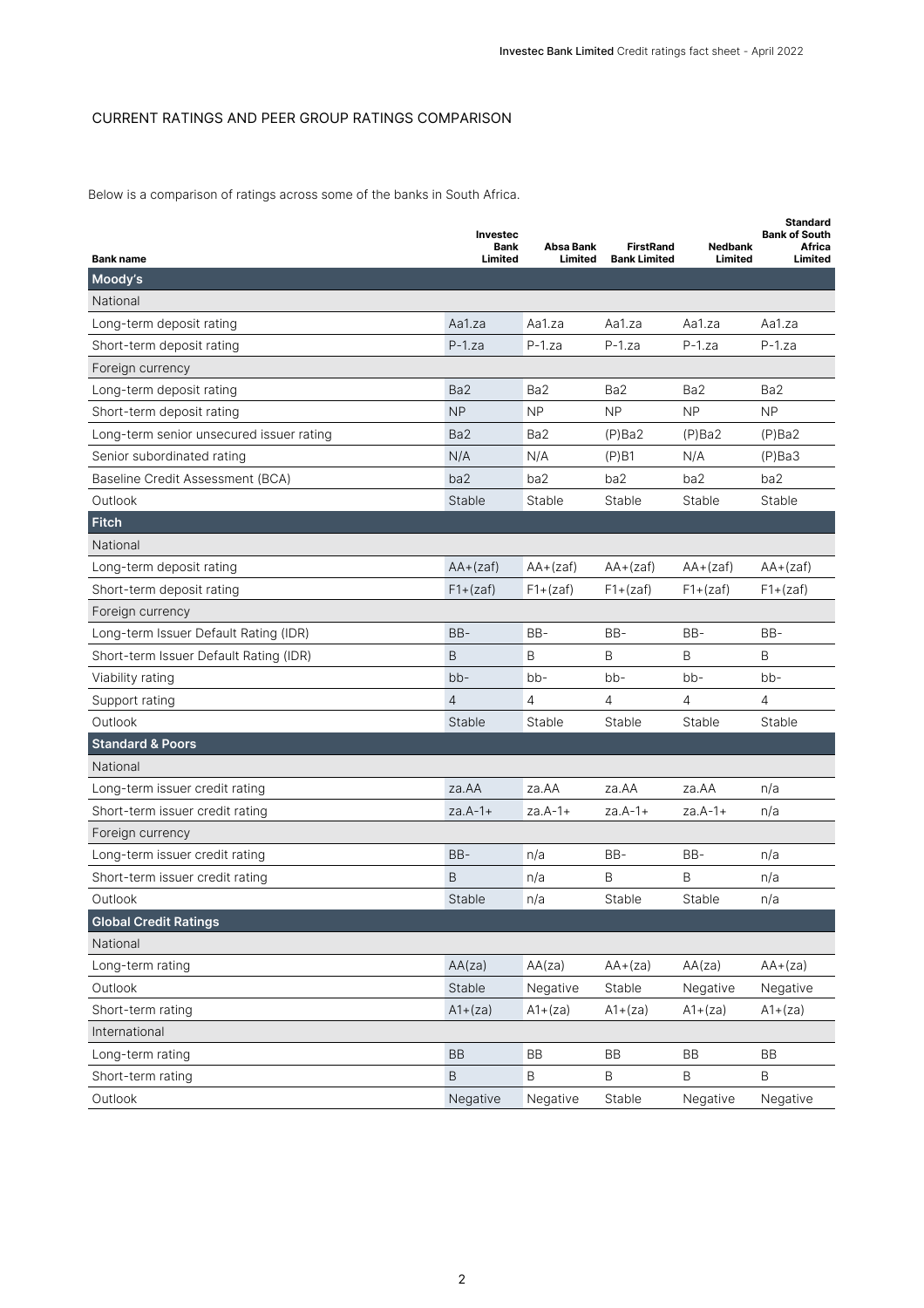#### CURRENT RATINGS AND PEER GROUP RATINGS COMPARISON

Rating definitions: Short-term ratings should be used for investments of less than a one-year time horizon and longterm ratings for periods greater than a year. Foreign currency ratings should be used when one is considering foreigndenominated investments. Investments in Rand should be assessed against local currency and national ratings, (zaf) being Fitch's notation and .za for Moody's, Standard & Poor's and Global Credit Ratings notation for South African ratings.

Note: Comparative ratings have been sourced from the respective company websites and recent press releases as at 6 April 2022 and may be subject to changes for which we cannot be held accountable. It is advisable to discuss the ratings of the various companies with the companies themselves, as this information merely reflects our interpretation thereof.

#### **Further peer group information**

On a stand-alone basis (i.e. looking at the financial strength of the Big 5 banks, excluding assumptions around Sovereign support) there is very little differential between the key risk metrics of the Big 5 banks as depicted in the graphs on the following page.

IBL remains highly liquid and is a net provider of funds to the interbank market in South Africa. Investec has a conservative approach to liquidity, which has been in place for many years. As at 30 September 2021, the bank had R134.6 billion of cash and near cash balances on its balance sheet, which approximates to roughly 33.7c of every R1 deposit received being held in liquid assets. IBL (consolidated) had a liquidity coverage ratio (LCR) of 158.0%% as of 30 September 2021. IBL holds capital in excess of regulatory requirements and Board approved minimums, and intends to perpetuate this philosophy to ensure that it remains well capitalised. IBL is not a highly geared bank. A number of banks that have experienced difficulty in the past were in excess of 40 times geared. IBL's gearing ratio at 30 September 2021 was 11.1x times.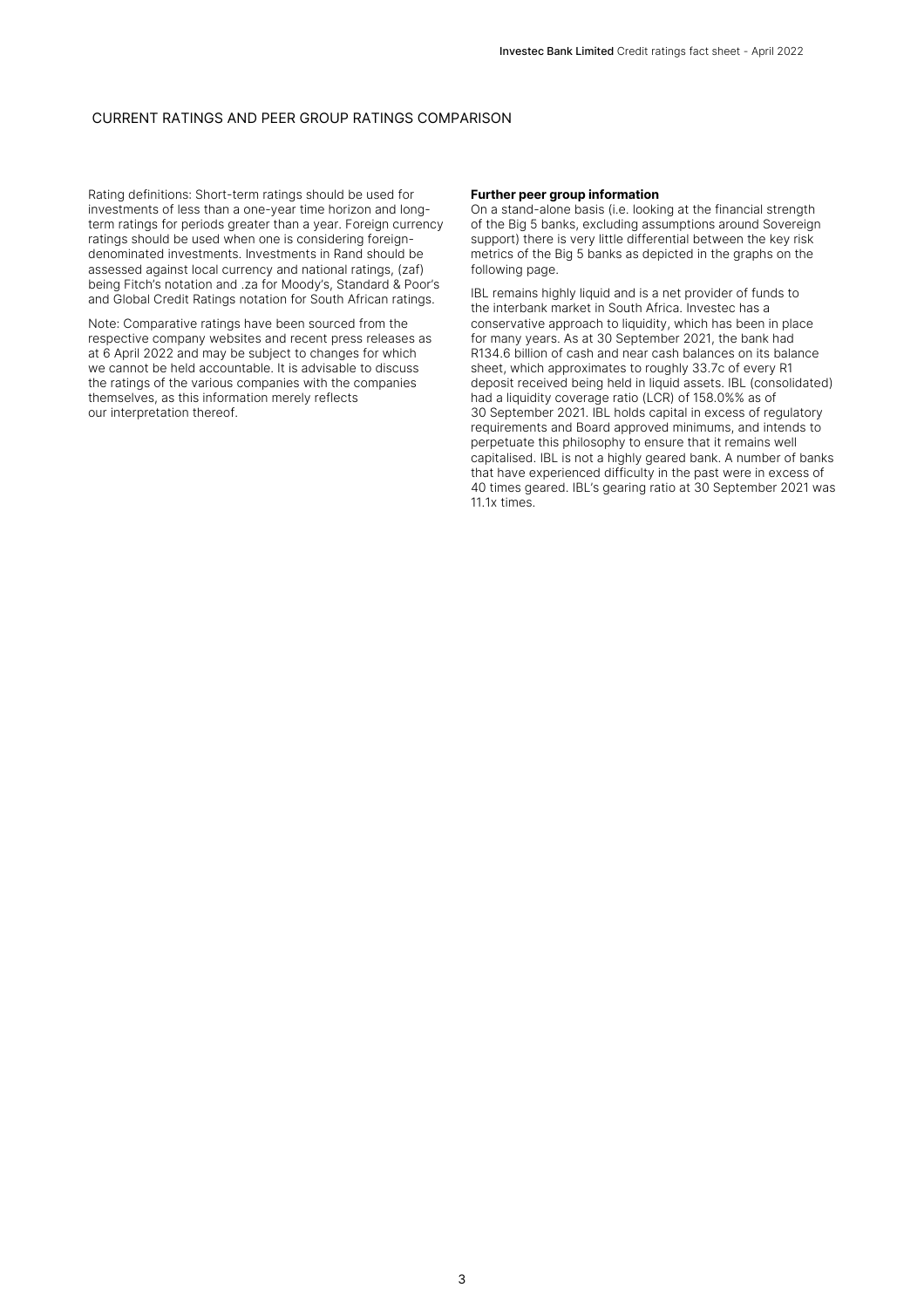#### PEER COMPARISON

**Funding: Loan to customer deposit ratio** 

**(smaller number is better)** Percentage Investec Bank Limited Standard Bank FirstRand Nedbank Absa Group 0 20  $40$ 60 80 100



## **Asset quality ratios: (smaller number is better)**

 $\mathcal{C}^{\mathcal{A}}$ Stage 3 exposure net of ECL as a % of core loans and advances subject to ECL

**Capital ratios: (larger number is better)** Percentage



**Gearing: Assets to Equity ratio (smaller number is better)**



hvestec Bank Limited ( IBL) received approval to adopt the Advanced Internal Ratings Based (AIRB) approach for its SME and Corporate models effective \* 1 April 2021. IBL expects a further uplift to CET1 on further adoption

^ Regulatory equity divided by regulatory assets.

## **Basel liquidity coverage ratio (LCR)**

Percentage



\* LCR not disclosed on a bank solo level. Source: Latest company interim and annual results available at 17 November 2021.